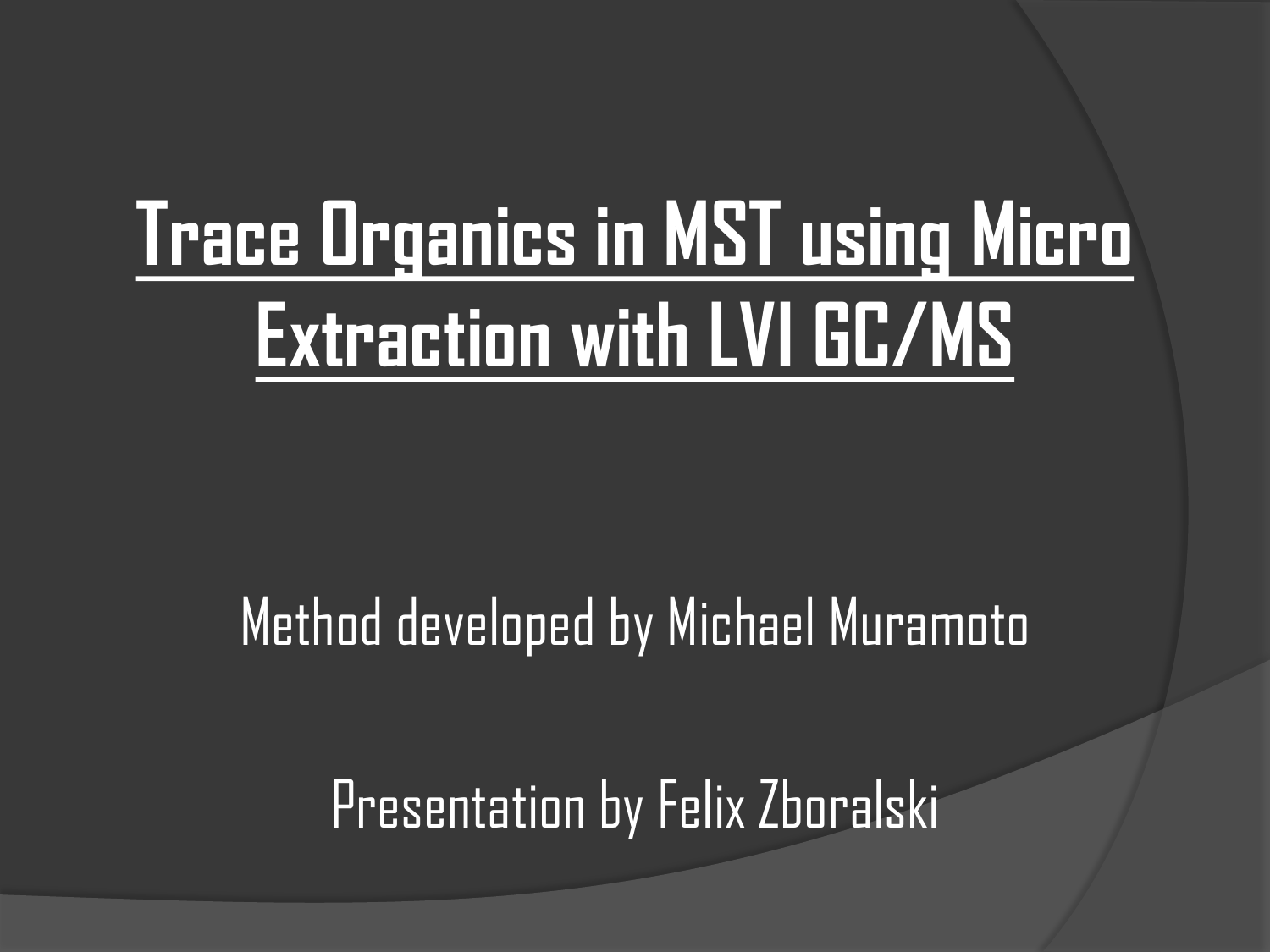# **Objective & Challenge**

- Develop an Organic Analysis method that is quick and economical and can be used to support microbial analysis in tracking waste water intrusion into storm water pathways.
- Given the nature of organics analysis, a thorough review of the process was required to create a viable method.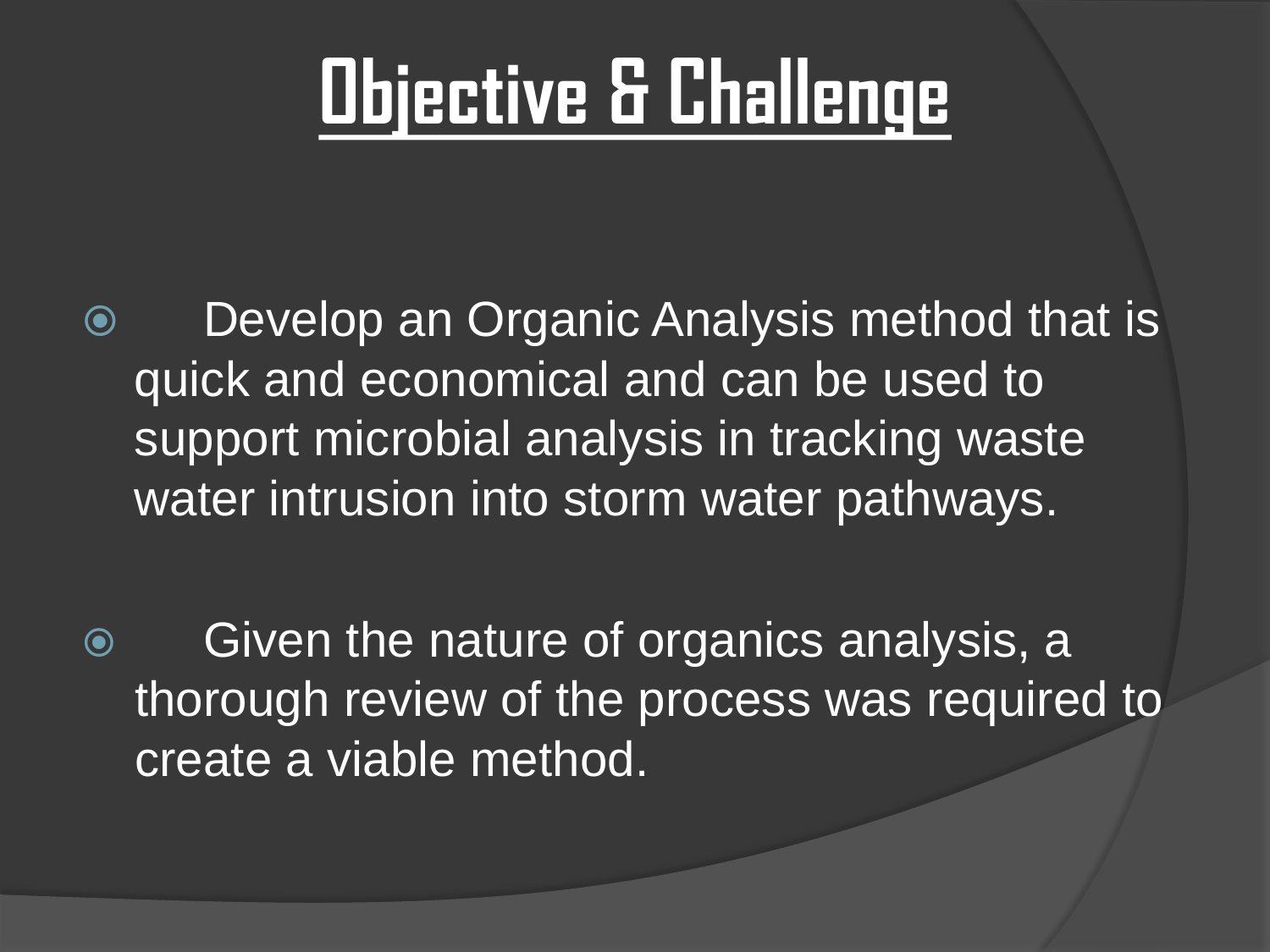### **Extraction Options**

#### **Problems w/Current Techniques**

#### **Method 3520 Liquid-Liquid:**

 18-20 hour extraction process, uses significant solvent, and must compete with routine samples for the limited number of extraction setups currently available.

#### **Method 3535 S.P.E.:**

 physical extraction problems with filters (i.e. plugging with debris), compound recoveries can be variable, and the cartridges are expensive.

#### **Method 3510 Separatory Funnel:**

- **l**abor intensive, uses significant solvent, and requires capital investment for equipment.
- **All the above techniques require one - 1 liter container per sample. In addition, each QC sample requires 2 additional 1 liter containers. Furthermore, there is no recourse for reanalysis unless additional sample volume is collected.**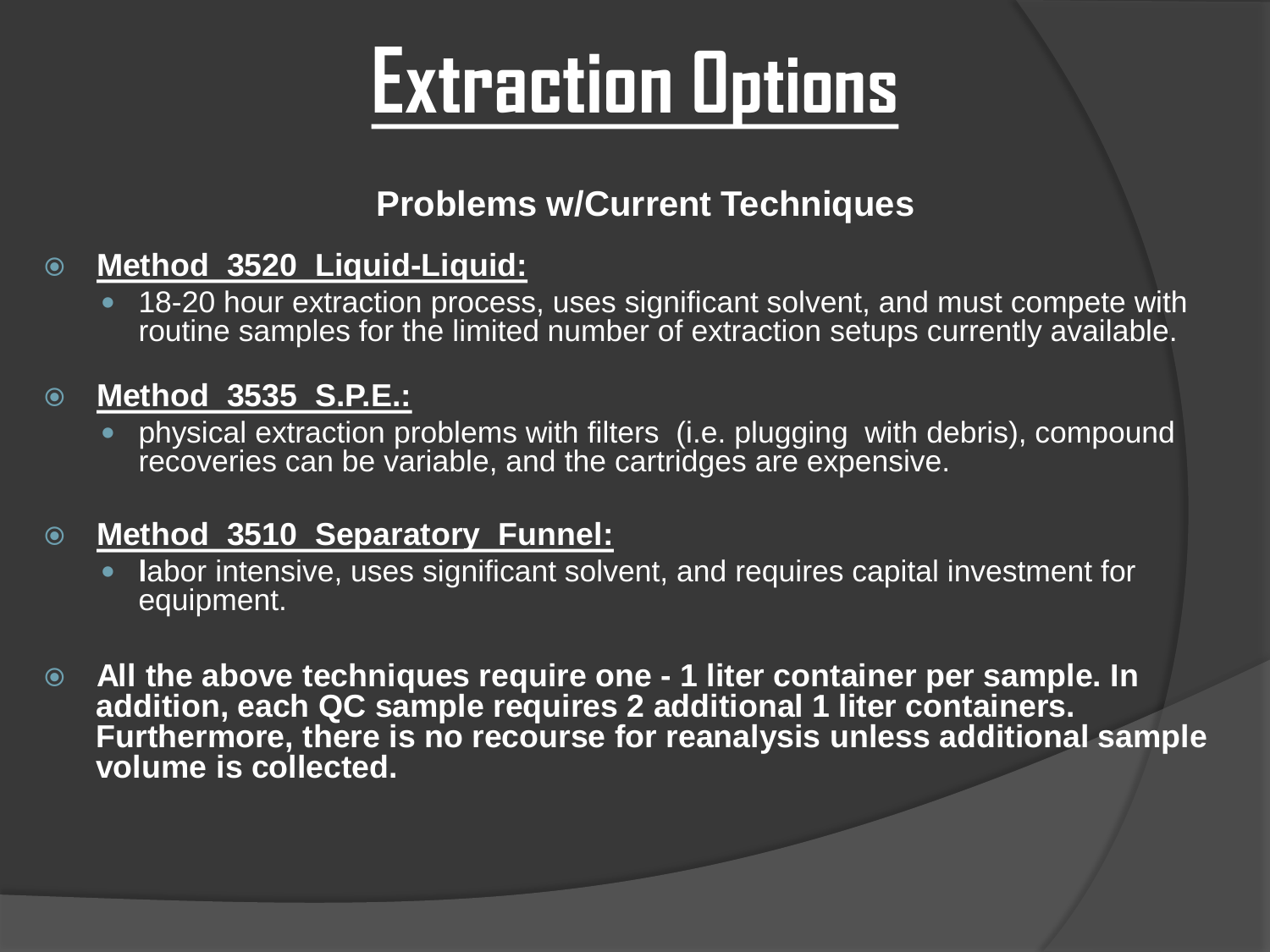### **Solution**:

#### **Method 3511 Micro extraction:**

• An EPA approved modified version of 3510. This technique uses smaller sample volumes, minute amounts of solvent and can generally be extracted and ready for analysis in day.

**This procedure requires only one 250 mL container for each samplesufficient volume to perform all required organics analysis, QC, and potential reanalysis on any given sample.**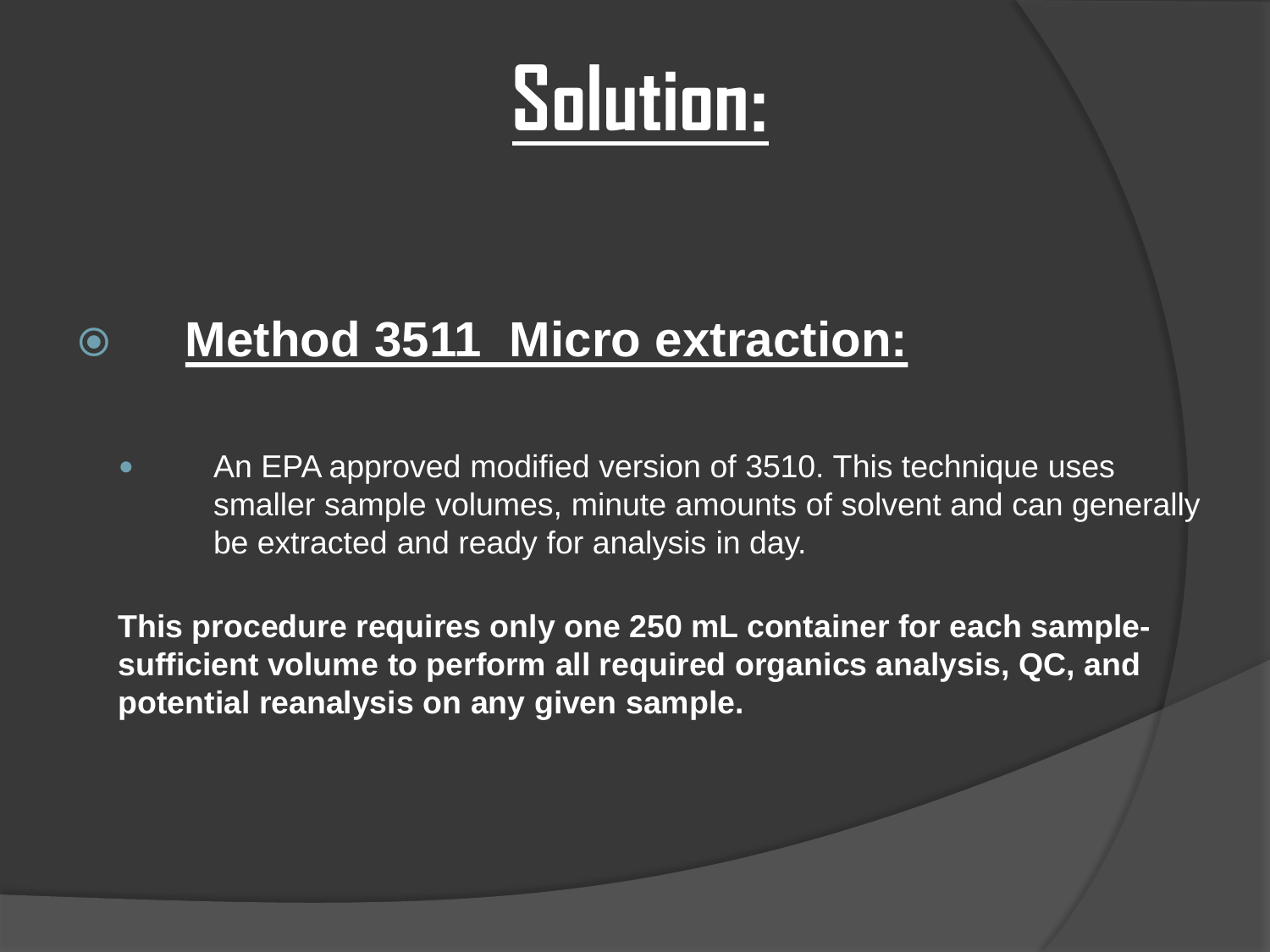### **Analysis Technique**

Large Volume Injection with GCMS detection.

 $\odot$ 

Two distinct advantages:

 $\odot$ 

An increased injection volume gives a proportional lowering of detection limits. 1uL injection vs. 5, 10, 15, or 20uL using LVI. Instrument detection in the low to mid part per billion range.

 $\odot$ 

The increased sensitivity allows for full scan MS detection that is more definitive and allows for  $\Box C$  processing  $-$  entatively Identified Compound.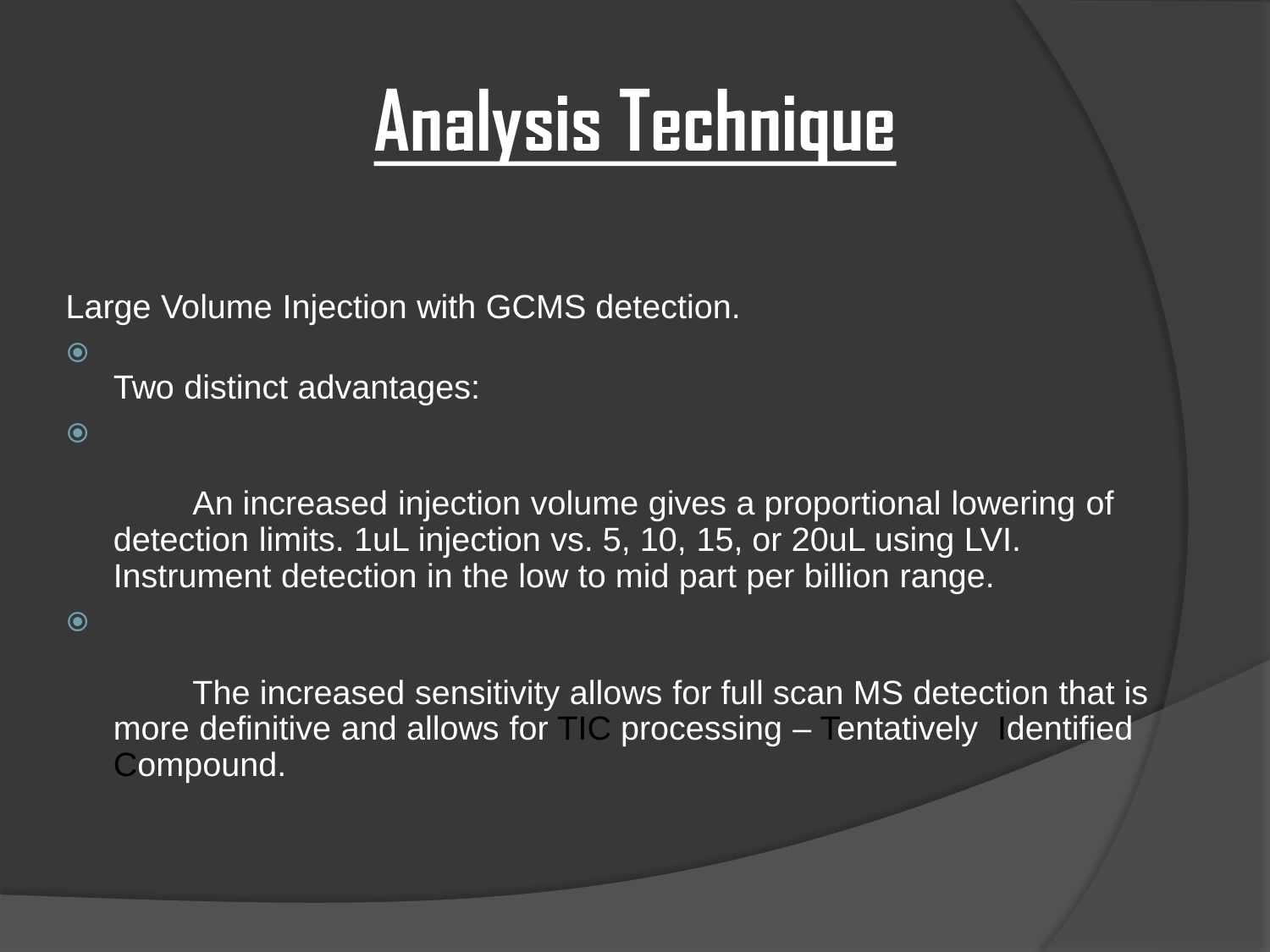### **Compounds of Interest:**

**Selected because they have historically been detected in influent samples, they have desirable analytical properties, the standards are readily available, and they have been used by other agencies for similar purposes….**

# - Caffeine - - Triclosan - - Cholesterol & Coprostanol -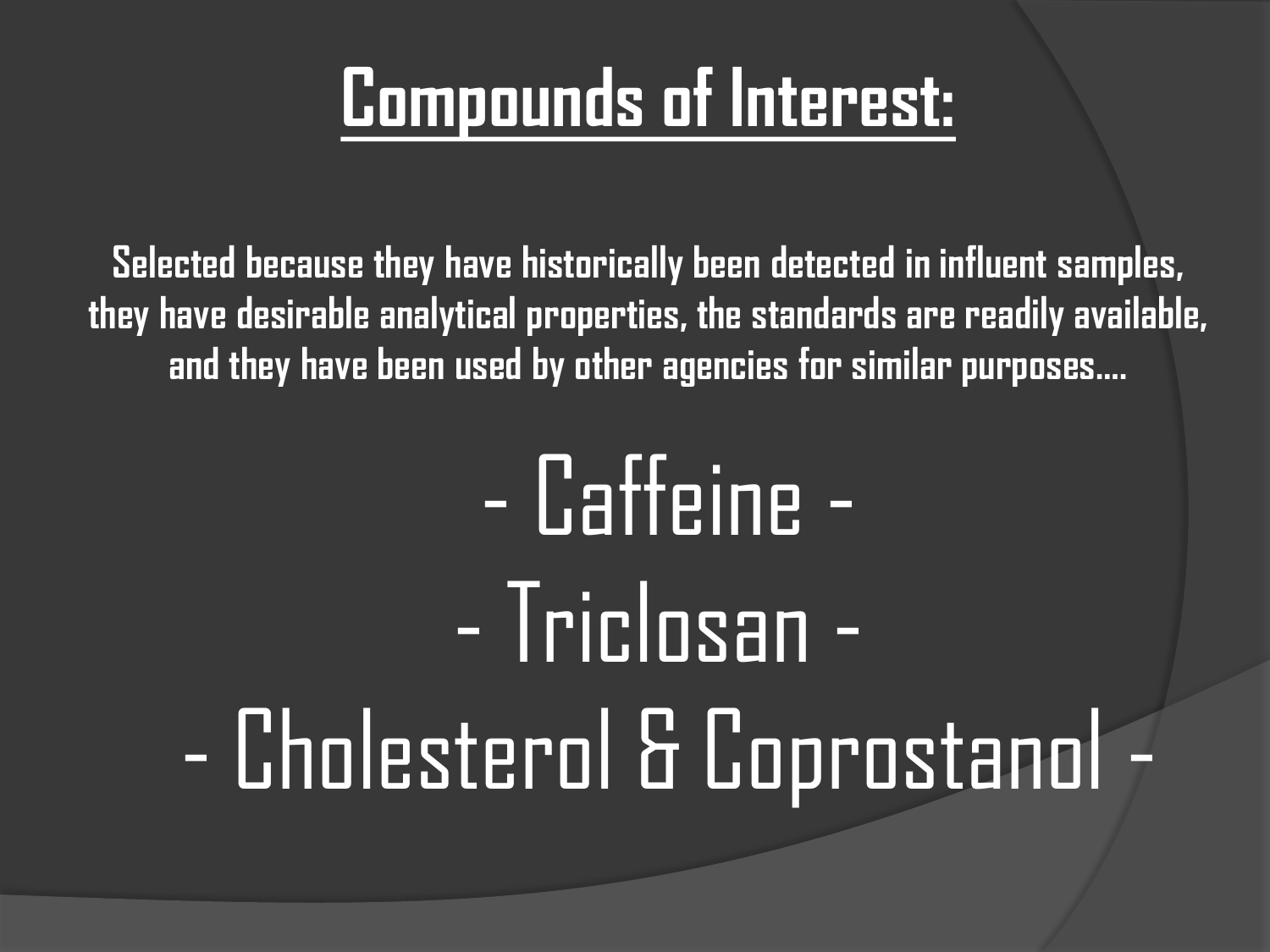### **Caffeine**

#### *Advantages:*

- **Good Chromatography.**
- Calibrates well.
- Reliably extracts and quantitates in the sample matrixes we have analyzed thus far.
- Excellent instrument response resulting in low limits of detection (relative to the other measured compounds).

#### *Limitations:*

- Hits are a good indicator of intrusion but it must be associated with the presence of other compounds to confirm. More experience is needed to determine the relationships.
- Caffeine can be introduced from other sources such as storm runoff of surface streets. Field samples of clean water streams to establish a baseline would be appropriate, at least initially.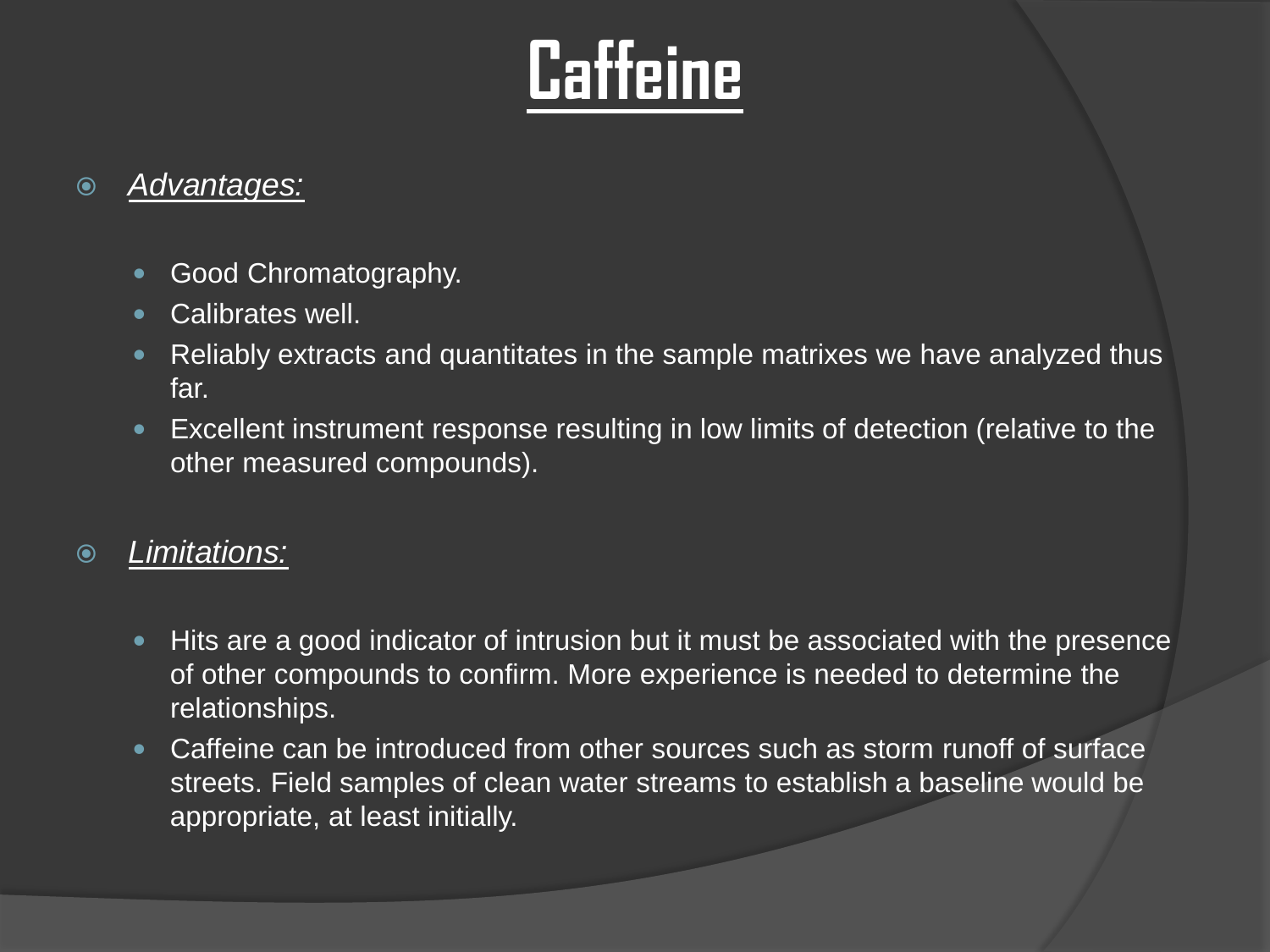### **Triclosan**

#### *Advantages:*

- Calibrates well
- Good Chromatography
- Reliably extracts and quantitates in the sample matrixes we have analyzed thus far.
- Good instrument response resulting in fairly low limits of detection (relative to the other measured compounds).
- It is generally believed to be specific to influent streams and therefore an excellent indicator of sewage intrusion.

#### *Limitations:*

 Even though the detection of Triclosan is excellent indicator of intrusion its concentration relative to Caffeine is low in waste water streams. Triclosan may vary in concentration depending on the wastewater sources (i.e. residential, industrial, etc.).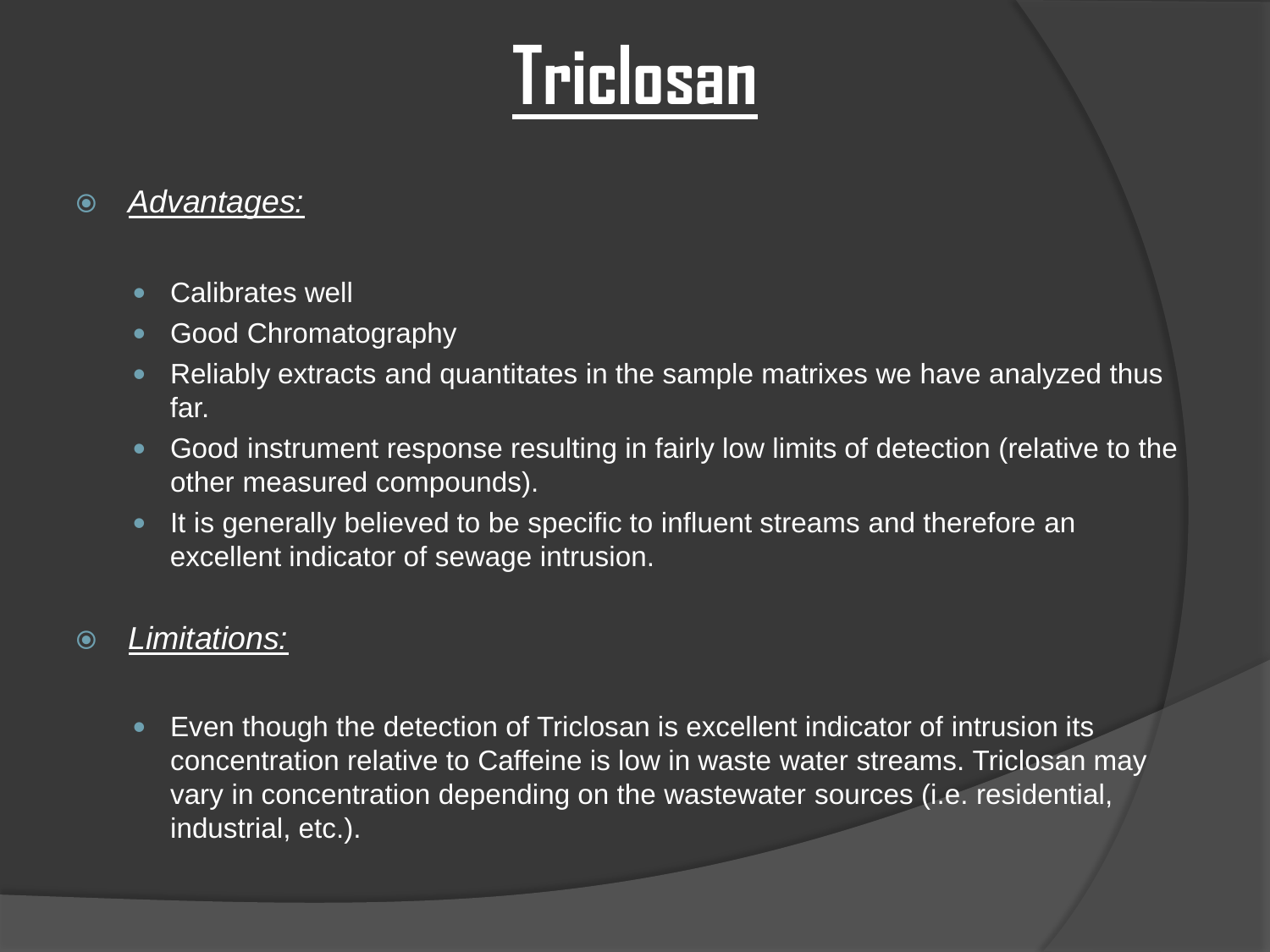### **Coprostanol & Cholesterol**

#### *Advantages:*

- Excellent indicators of intrusion as they are almost exclusively related to human activity.
- Calibrates well, but Continuing Calibration Verifications fall off quickly.
- Recent literature suggests that the ratio of these two compounds can be a clue to intrusion from sewage wastewater (faecal material) as opposed to other environmental sources (cattle, sheep, birds).

#### *Limitations:*

- Less reliable quantification due to its sensitivity to instrument conditions.
- High limit of detection relative to Caffeine and Triclosan and QC recoveries tend not to adhere to normal limits. Most likely have to qualify hits with a "J" or "JG" flag.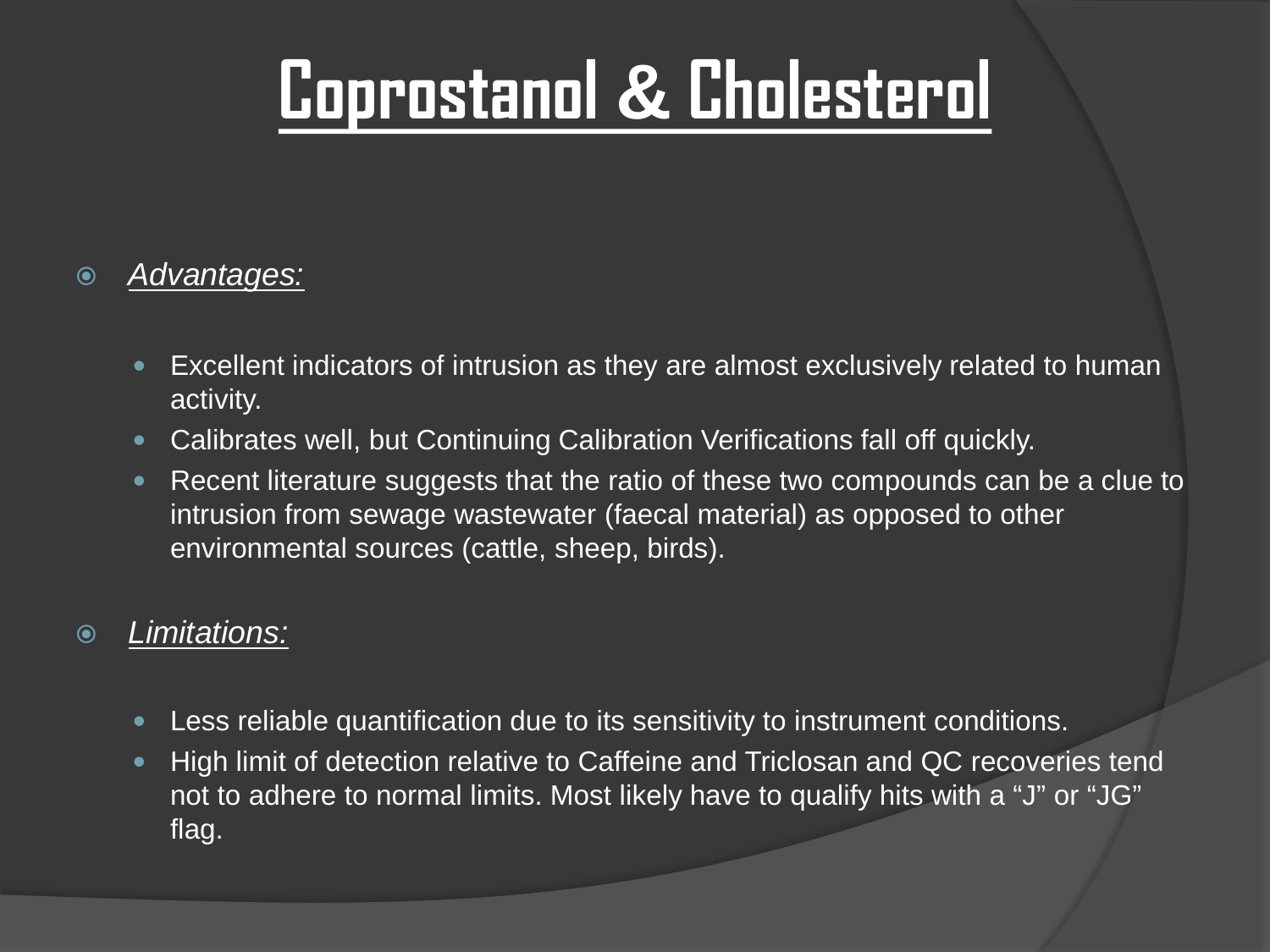### **Summary:**

- First, confirmation based on a tiered approach. Follow up analysis triggered by microbial results. We may need to analysis more samples at least initially to establish the "trigger value".
- Second, new compound may be added if they exhibits the same characteristics as the current analytes. However, increasing the analyte list increases the data processing time which in turn increases cost.

 $\odot$ 

Third, TIC analysis will have to be evaluated very carefully to ensure that we are identifying unknown compounds that reside in the sample and not from the extraction process. A specialized TIC library my provide useful information in the future and cut down on data reduction time.

- Fourth, the reduction in the number and size of containers makes field sampling less cumbersome and more efficient.
- Fifth, QC still need to be refined. The laboratory recommends a MB, SB, LD, and MS. Limits will be wide until performance based limits can be established.
- Finally, cost will be estimated at 1.0 hour per sample. Ten samples are optimal , and cost will increase with fewer samples. Recommended TAT is 30 days.